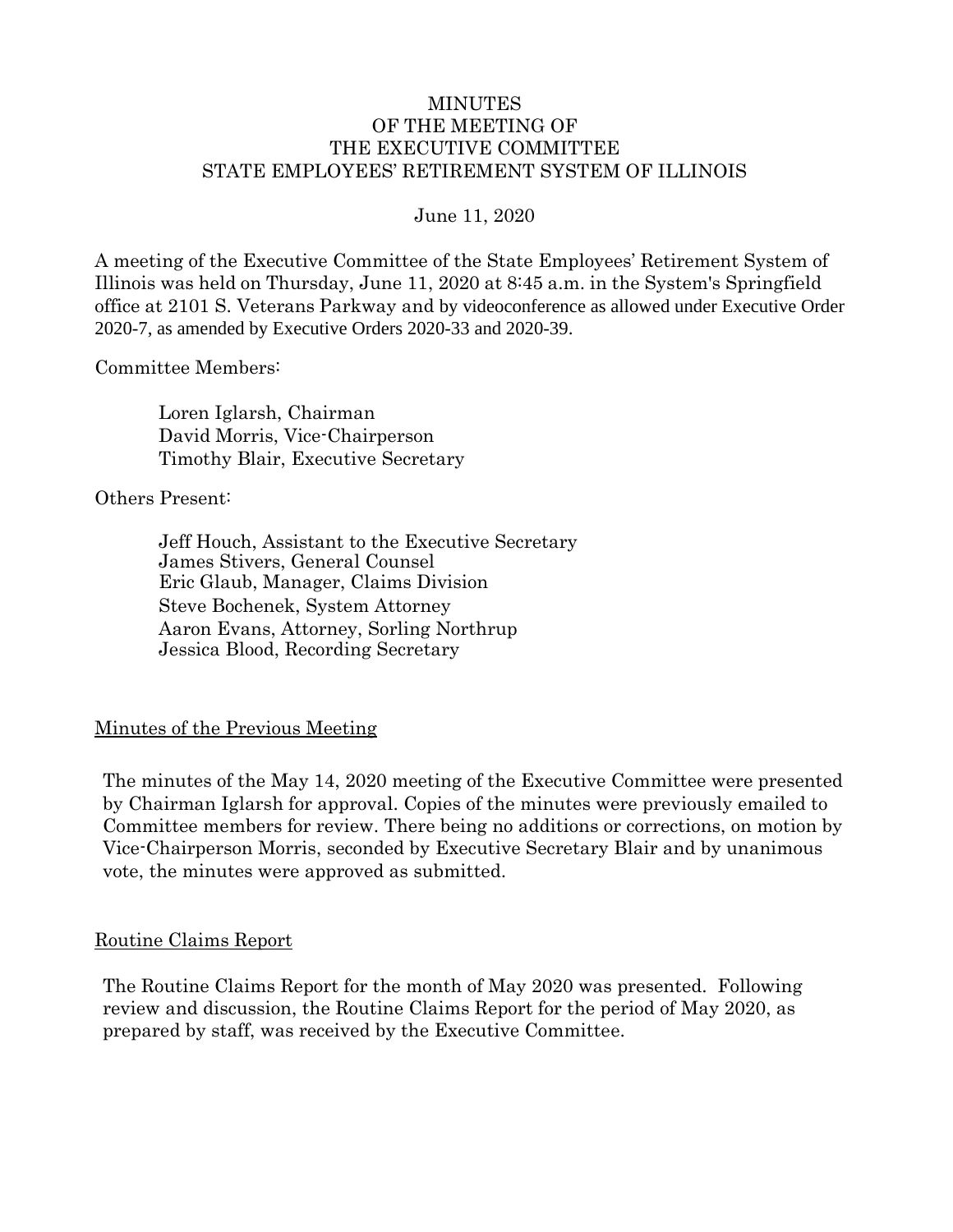### Old Business

# Kirk Schoenbein – Appeal to Retire Reciprocally – Recommendation

Kirk Schoenbein is a member of the Illinois Municipal Retirement Fund (IMRF), SERS and JRS, but is not independently vested with JRS.

Mr. Schoenbein retired reciprocally with IMRF effective March 1, 2017 and is deferred with SERS until March 1, 2022 when he reaches age 60. He elected not to retire reciprocally with JRS.

Mr. Schoenbein is appealing that SERS undo his reciprocal pension with IMRF and instead retire reciprocally with JRS.

The case was deferred at the Committee's September and October 2019 meetings pending further research into the case. It was again deferred at the Committee's November and December 2019 and January, February, March, and April 2020 meetings pending a decision from IMRF. At their February meeting, IMRF reached the decision not to approve Mr. Schoenbein's appeal to undo his reciprocal pension.

After further discussion at their May 14, 2020 meeting, the Committee decided to refer the case to Attorney Bochenek for recommendation.

Attorney Bochenek presented recommendation No. 2020-4 to deny Mr. Schoenbein's request to rescind his reciprocal retirement. After some discussion, a motion was made by Executive Secretary Blair to adopt the recommendation. The motion was seconded by Chairman Iglarsh and all were in favor.

# Vicki Dunlap – Appeal for Service Credit Purchase – Recommendation

Vicki Dunlap is currently receiving non-occupational disability benefits. Recently, Ms. Dunlap requested to purchase service credit related to a leave of absence that occurred from January 26, 2015 to March 1, 2016. Subsection (l) of Section 14-104 of the Illinois Pension Code (40 ILCS 5/14-104(l)) provides that an employee may establish service credit for "periods of less than one year spent on authorized leave of absence from service". Because Ms. Dunlap took a leave of absence that was longer than one year, statute prohibits her form purchasing such leave.

Ms. Dunlap has requested a personal hearing as she contends her actual leave was from March 2, 2015 through March 1, 2016 because she was told by her agency that her time spent on leave covered by the Family Medical Leave Act (FMLA) does not count toward the one year period.

After hearing Ms. Dunlap present her case at their May 14, 2020 meeting, the Committee decided to refer the case to Attorney Bochenek for recommendation.

Attorney Bochenek presented recommendation No. 2020-5 to deny Ms. Dunlap's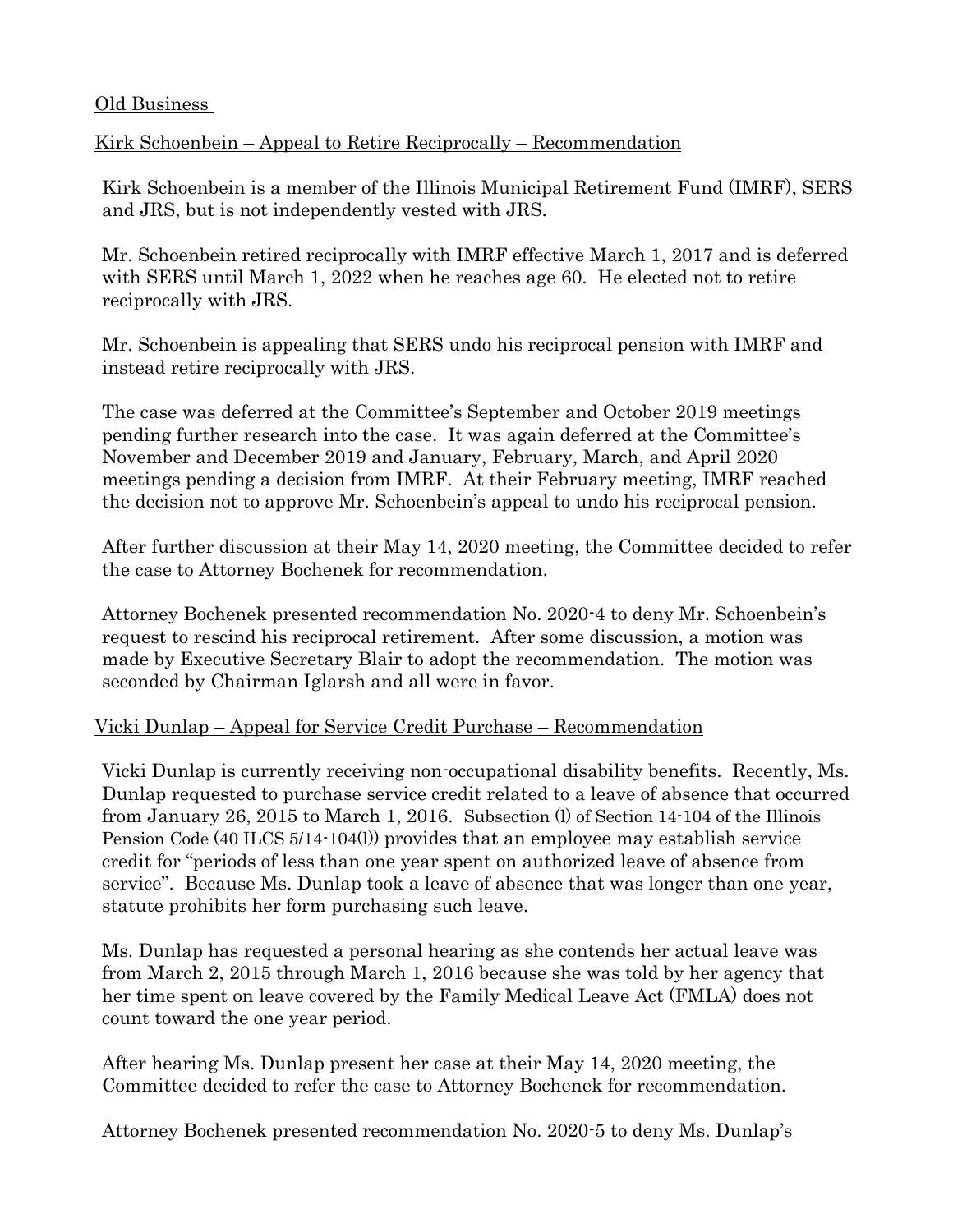request. After reviewing the facts presented and some discussion, a motion was made by Executive Secretary Blair to adopt the recommendation. The motion was seconded by Chairman Iglarsh and all were in favor.

### New Business

# Eugene Klasing Jr. – Appeal Level Income Reduction Overpayment

Eugene Klasing Jr. retired June 1, 2008 and chose the level income option for age 66 years and 0 months.

Mr. Klasing Jr.'s date of birth is June 1, 1954. Since his date of birth is on the first of the month, he is eligible to begin receiving Social Security Administration (SSA) benefits the month prior to his birth month.

Staff contends that Mr. Klasing Jr.s' benefit was not properly reduced in May 2020 for the level income option, which created an overpayment. Mr. Klasing Jr. is appealing the overpayment.

After some discussion, a motion was made by Executive Secretary Blair to approve Mr. Klasing Jr.'s request. The motion was seconded by Vice-Chairperson Morris and all were in favor.

### Ernestine Jackson – Appeal of SSA Award Overpayment Repayment Terms

Ernestine Jackson was approved for non-occupational benefits from SERS effective May 16, 2001 through April 30, 2002 (half-time ceased).

In May 2003, Ms. Jackson was approved for a retroactive Social Security Administration (SSA) disability benefit effective October 1, 2001. The retroactive benefit created an overpayment to SERS from October 1, 2001 through April 30, 2002. The overpayment is due per 40 ILCS 5/14-125 of the Pension Code.

On April 16, 2004, Ms. Jackson entered into a Repayment Contract agreement of \$20.00 per month with payments to be remitted to SERS. The last payment was received by SERS in May 2013. Ms. Jackson is requesting the overpayment be forgiven.

After discussing the facts presented, a motion was made by Executive Secretary Blair to deny the request. The motion was seconded by Chairman Iglarsh and all were in favor.

### Gwendolyn Jones - Appeal of SSA Award Overpayment Repayment Terms

Gwendolyn Jones was approved for a non-occupational disability benefit from SERS effective November 16, 2017. In February 2020, SERS was notified that Ms. Jones was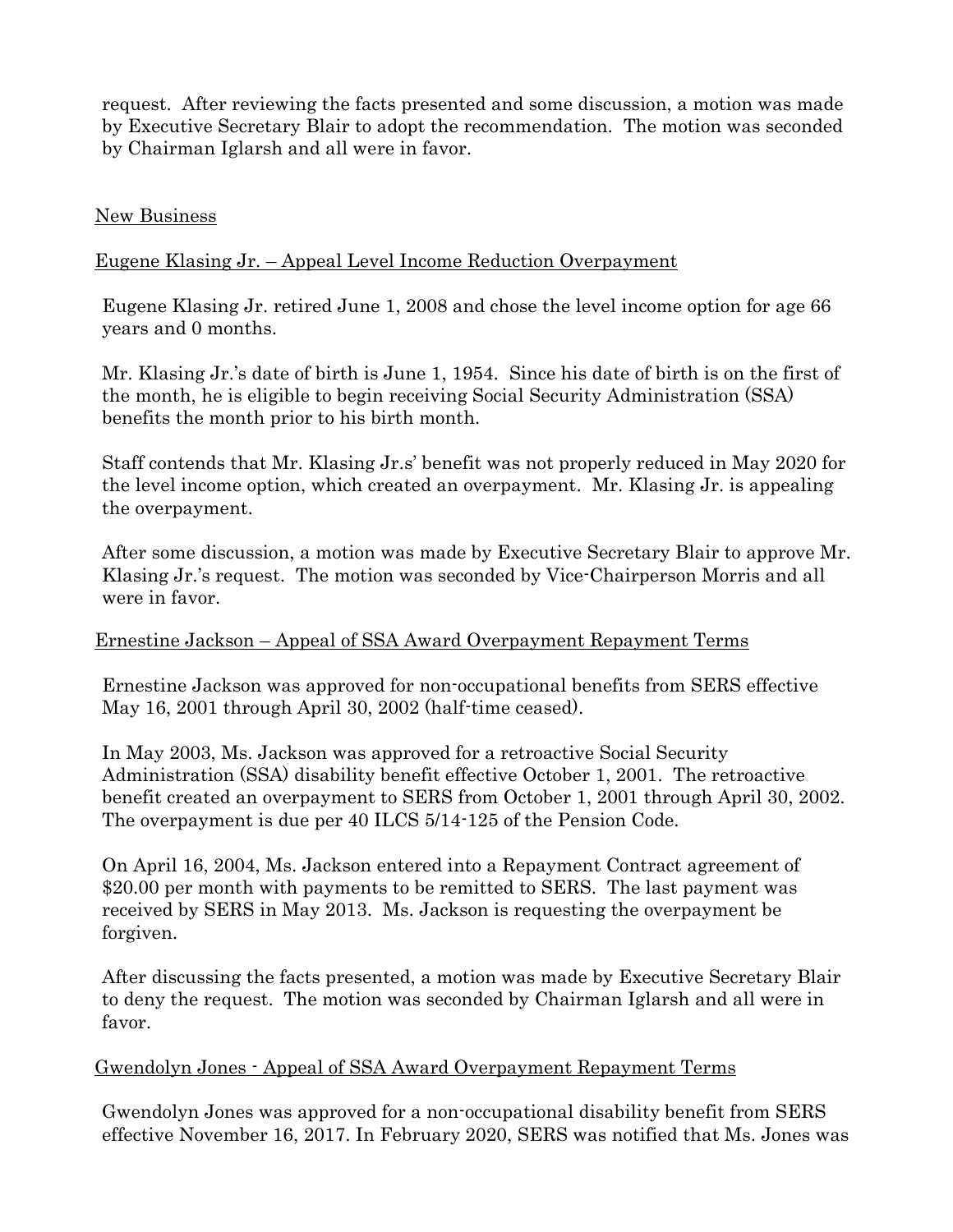approved for a retroactive Social Security Administration (SSA) disability benefit effective March 1, 2019. The retroactive benefit created an overpayment to SERS from March 1, 2019 through January 31, 2020. The overpayment is due in accordance with 40 ILCS 5/14-125 of the Pension Code.

SERS sent Ms. Jones a notification letter on March 2, 2020 that explains the calculation of the overpayment and what is due. A repayment plan letter was sent on April 20, 2020.

Ms. Jones's disability benefit has a half-time cease date of November 30, 2021. The Overpayment Section is to deduct the amount required to repay the overpayment prior to the ceasing of her benefit. SERS is currently deducting for the overpayment to be paid in 19 months (1 years, 7 months). Ms. Jones is requesting a payment plan of \$100.00 per month. The overpayment would be paid in 192 months (16 years).

After discussing the facts of the case, a motion was made by Chairman Iglarsh to deny Ms. Jones' request and adjust the repayment amount to half her current gross benefit. The motion was seconded by Vice-Chairperson Morris and all were in favor.

# Linda Lawrence – Appeal Disability Benefit Overpayment Repayment Terms

Linda Lawrence was approved for a non-occupational disability benefit from SERS effective October 23, 2019. On March 18, 2020, SERS was notified that Ms. Lawrence returned to work on February 18, 2020. It was confirmed by Department of Juvenile Justice that she returned to agency payroll on said date. This information was received after the check for February had been issued. The untimely notification of the return resulted in an overpayment for the period of February 18, 2020 through February 29, 2020.

SERS sent Ms. Lawrence a notification letter on April 3, 2020 that explains the reason for the overpayment and total amount due. Ms. Lawrence is an active state employee. The Overpayment Section is to deduct from Ms. Lawrence's income to apply to the overpayment owed to SERS. The current deduction will repay the overpayment in 4 months. Ms. Lawrence has requested a payment plan of \$50.00 per pay period (\$100.00 per month) which will repay the overpayment in 16 months (1 year, 4months).

After reviewing the facts of the case and some discussion, a motion was made by Vice-Chairperson Morris to approve the request. The motion was seconded by Chairman Iglarsh and all were in favor.

### Angelia Sowell – Appeal Disability Benefit Overpayment Repayment Terms

Angelia Sowell was approved for a non-occupational disability benefit from SERS effective October 7, 2018. On March 14, 2019, SERS was notified that Ms. Sowell returned to work October 29, 2018. It was confirmed by Department of Human Services that she returned to agency payroll on said date. The untimely notification of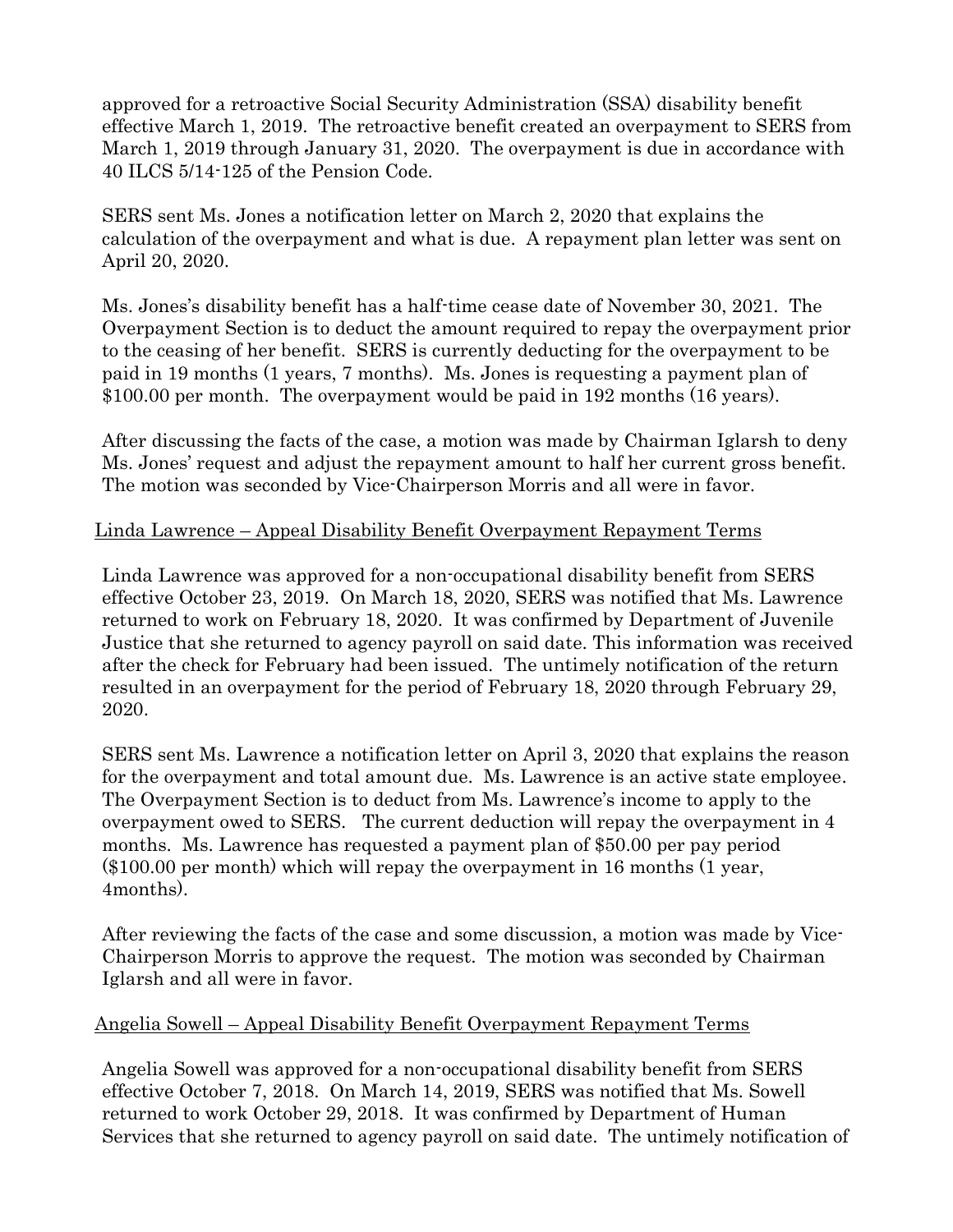the return resulted in an overpayment for the period of October 29, 2018 through February 28, 2019.

SERS sent Ms. Sowell a notification letter on March 14, 2019 that explains the reason for the overpayment and total amount due. She appealed to the Executive Committee and her case was considered at the May 9, 2019 meeting. The committee approved the request to pay \$150.00 per month, to take effect on June 1, 2019. Ms. Sowell failed to comply with these arrangements as approved by the Executive Committee. A deduction card was submitted to her agency with a signature date of February 19, 2020.

Ms. Sowell is an active state employee. Per the Executive Committee's recommendation, the Overpayment Section is to deduct \$75.00 per pay period (\$150.00 per month) to repay the overpayment owed to SERS. SERS is to deduct \$75.00 per pay period (\$150.00 per month) to apply to the overpayment, which will be paid in 23 months (1 year, 11 months). Ms. Sowell has requested the payment plan be suspended.

After discussing the facts of the case, a motion was made by Executive Secretary Blair to deny Ms. Sowell's request and keep the current repayment agreement. The motion was seconded by Vice-Chairperson Morris and all were in favor.

### Wendy Tripp - Appeal of SSA Award Overpayment Repayment Terms

Ms. Tripp was approved for a non-occupational disability benefit from SERS effective March 29, 2016. On December 18, 2018, SERS was notified Ms. Tripp returned to work October 22, 2018. It was confirmed by her agency. Untimely notification of the return resulted in an overpayment for the period of October 22, 2018 through November 30, 2018. SERS sent Ms. Tripp a notification letter on December 21, 2018 to explain the reason for the overpayment and total amount due.

In February 2020, Ms. Tripp was approved for a retroactive Social Security Administration (SSA) disability benefit effective July 1, 2016. The retroactive benefit created an overpayment to SERS from July 1, 2016 through October 21, 2018. SERS sent Ms. Tripp a letter February 4, 2020 to explain the calculation of the overpayment and the amount due. A second letter was sent March 9, 2020 to outline the required repayment terms.

Ms. Tripp is an active state employee. The Overpayment Section is to deduct 20% of Ms. Tripp's gross pay to be applied to the combined overpayment owed to SERS. The current deduction will repay the overpayment in 38 months (3 years, 2 months). She has requested a lowered repayment amount.

After discussing the facts of the case, a motion was made by Executive Secretary Blair to deny the request. The motion was seconded by Chairman Iglarsh and all were in favor.